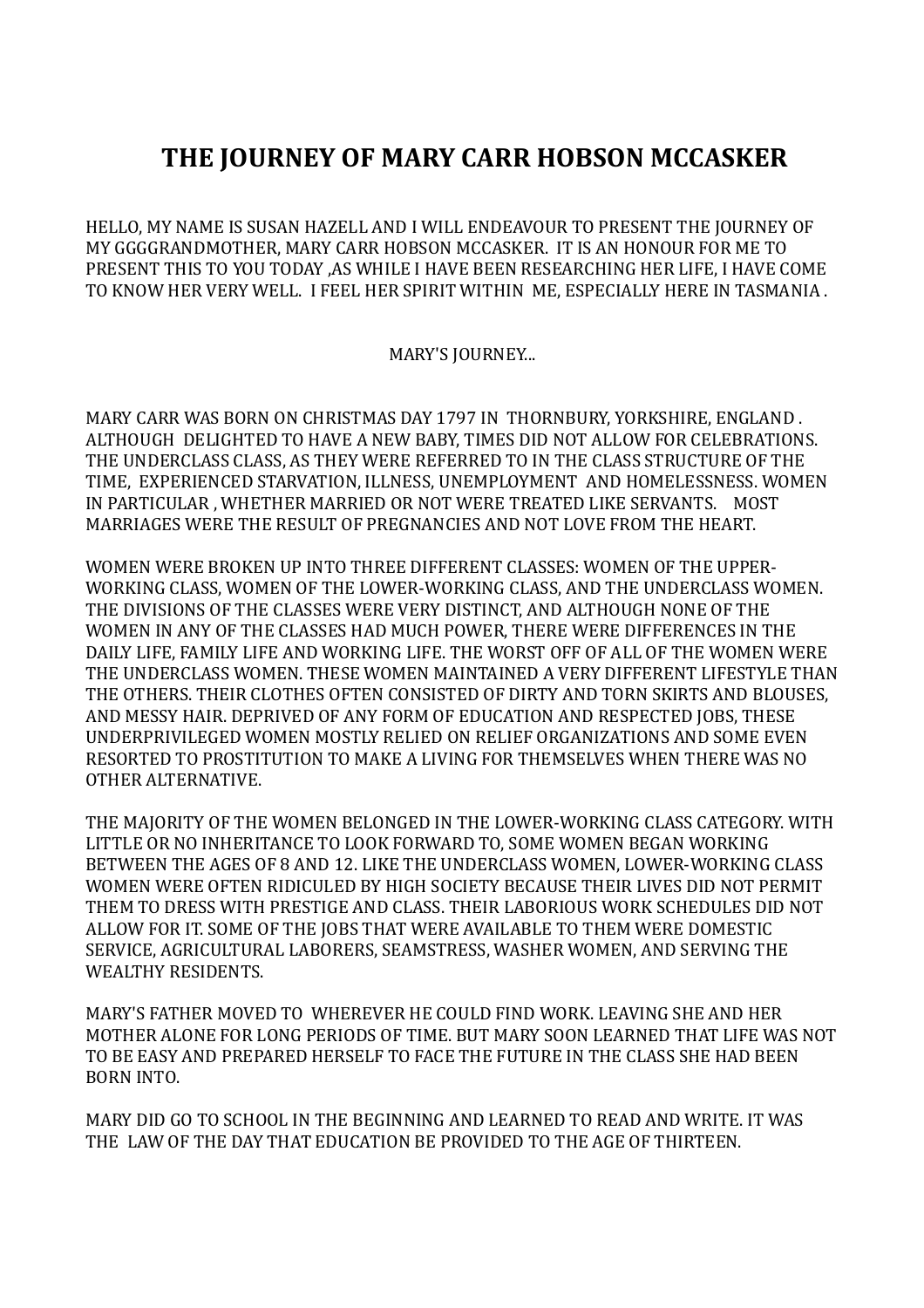READING AND WRITING WAS NOT GOING TO DO MUCH FOR MARY IN HER EARLY YEARS, AND SHE HAD TO WORK IN THE FACTORIES, BESIDE HER MOTHER. CONDITIONS WERE TERRIBLE AND THE FACTORIES WERE OVERCROWDED AND POORLY BUILT. MOTHERS HAD TO TAKE THEIR CHILDREN AND BABIES WITH THEM. SICKNESS WAS RIFE. SOME FAMILIES HAD TO LIVE WHERE THEY WORKED, SLEEPING ON FLOORS, AND THEY WORKED FROM MORNING UNTIL THE NIGHT.

ONE DAY WHILE WALKING PAST A FANCY SHOP MARY NOTICED A BEAUTIFUL BLOUSE IN THE WINDOW. SHE ADMIRED IT FROM AFAR. BUT THE NEXT DAY, SHE COULD NOT RESIST HER URGES AND SHE TOOK THE BLOUSE WHILE SHE THOUGHT THE OWNER WAS NOT LOOKING. SHE HAD BEEN SEEN BY THE OWNER AND THE POLICE WERE CALLED. MARY WAS CHARGED WITH LARCENY AND SENTENCED TO 12 MONTHS IN PRISON, SHE WAS ONLY 13 YEARS OLD. THOUGH SHE WAS RELEASED AFTER SIX MONTHS, THIS TIME SERVED WAS TO BE BOTH TRAUMATIC AND ENLIGHTENING FOR MARY. SHE WAS JAILED WITH MURDERERS , FELONS, THIEVES AND PROSTITUTES. SHE SOON LEARNED THAT TO SURVIVE , SHE WOULD HAVE TO GROW TO BE A VERY TOUGH WOMAN.

SHE MET AND MARRIED CHARLES HOBSON ON 31ST JULY, 1823. THEY WERE BOTH 26 YEARS OLD. SOON AFTER THEIR MARRIAGE, MARY MOVED TO LEICESTER TO FIND WORK. IT WAS HERE SHE DISCOVERED SHE WAS PREGNANT. THERE WAS NO WORK . THIS MEANT NO FOOD AND NO ROOF OVER HER HEAD. NO CARE FOR HER WITH HER PREGNANCY. SHE SOON BECAME INVOLVED WITH A TOUGH CROWD. ON 22ND MARCH, 1824, AFTER STEALING A WATCH, MARY WAS AGAIN ON TRIAL FOR LARCENY AT THE LEICESTER BOROUGH ASSIZES AND SENTENCED TO FOURTEEN YEARS TRANSPORTATION TO THE COLONY OF VAN DIEMENS LAND. HER SON BENJAMIN WHO WAS BORN ON 1ST JUNE 1824 IN LEICESTER PRISON, REMAINED WITH HER. HER HUSBAND WAS NEVER TO KNOW THE OUTCOME OF MARY'S PREGNANCY AND SHE WAS NEVER TO SET SIGHT ON HIM AGAIN.

ON12TH OCTOBER 1824 , AFTER SPENDING OVER 6 MONTHS IN LEICESTER JAIL, MARY BOARDED THE CONVICT SHIP HMS HENRY AND BEGAN HER JOURNEY TO VAN DEIMENS LAND. THERE WERE 79 CONVICT WOMEN ON THE HENRY AND FIVE CHILDREN, INCLUDING HER BABY SON, BENJAMIN ,WHO WAS NOW 4 MONTHS OLD.

THE WOMEN WERE AGED FROM 13 TO 63 YEARS . SOME WERE FRAGILE OLD GRANDMOTHERS. THEY WOULD FIND IT DIFFICULT TO STAY UPRIGHT WHEN THE SHIP SWAYED IN THE GIANT WAVES AND WIND DURING THE JOURNEY. ONE WOMAN HAD BOARDED THE SHIP TO BE WITH HER DAUGHTER. MANY RECEIVED BROKEN LIMBS AND BRUISES FROM FALLS. SMALL POX WAS RIFE AND SOON SPREAD. SEA SICKNESS WAS PROBABLY THE WORSE COMPLAINT FROM THE WOMEN. TO EASE PAIN, THE SHIPS SURGEON WOULD ADMINISTER WINE TO HELP THE THEM SLEEP. MAYBE THIS DID NOTHING FOR THEIR NEED FOR ALCOHOL WHEN THEY FINALLY ARRIVED IN THE COLONY.

THE CHILDREN, ESPECIALLY, WERE REGULAR VISITORS TO THE SHIPS SURGEON. BENJAMIN HAD CONTRACTED SMALLPOX. WILLIAM LUGG, AGED 6 MONTHS, ALSO HAD VERY SEVERE SMALLPOX AND SUFFERED COMPLICATIONS. HE WAS TO DIE DURING THE VOYAGE. ANN LUGG, HIS MOTHER ,HAD BEEN TRIED WITH MARY AT THE LEICESTER BOROUGH ASSIZES.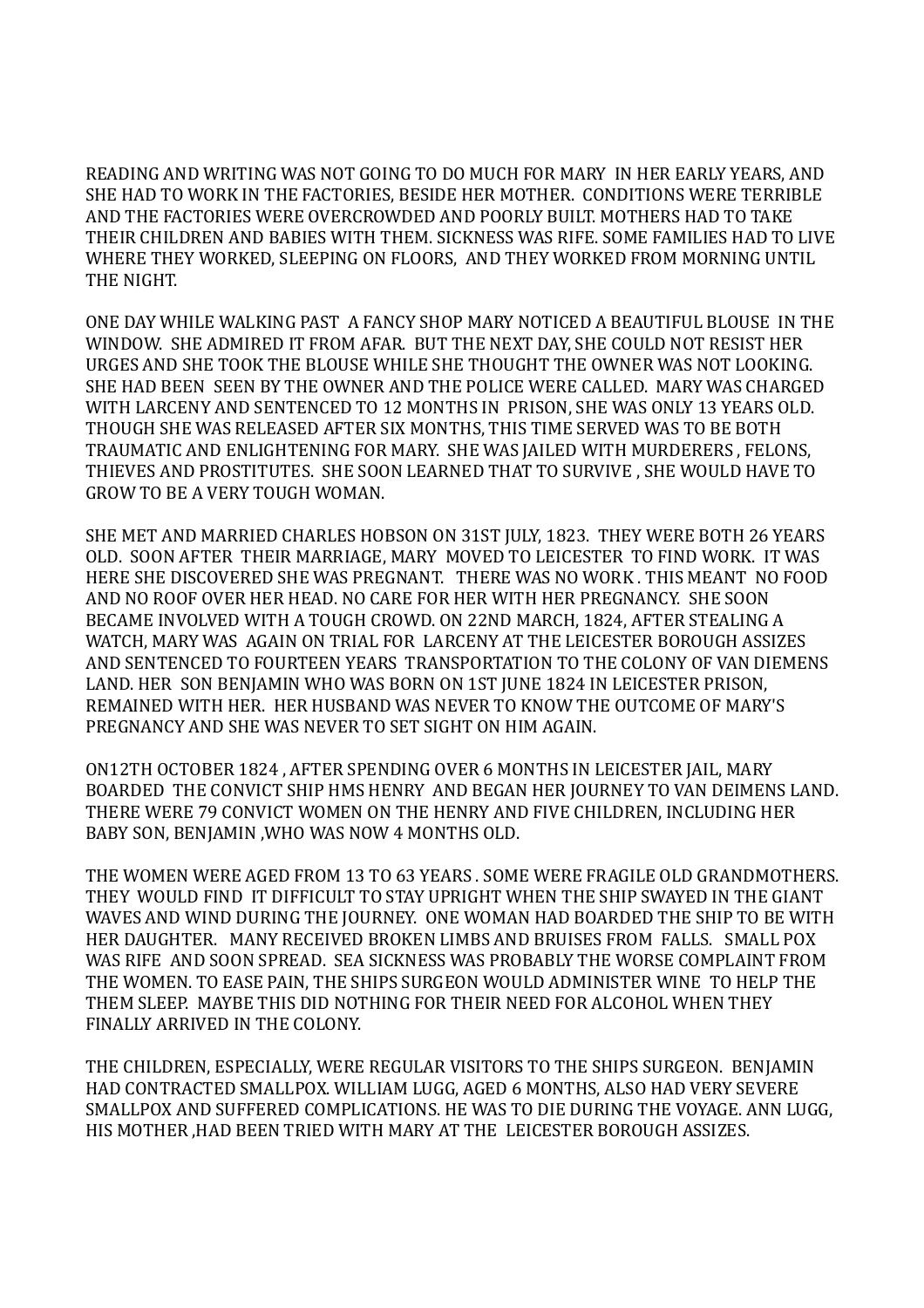MARY WORRIED ABOUT HER BABY BUT NEVER GAVE UP HOPE THAT THEY WOULD SURVIVE AND MAKE IT TO HOBART TOWN. ONE WOMAN AND ONE CHILD DIED ON THAT TREACHEROUS VOYAGE. ONE BABY DIED AND TWO WERE STILL BORN. ONE STILL BIRTH WAS AS A RESULT OF THE MOTHER FALLING DOWN THE HOLE.

THE WOMEN WHO WERE TO ARRIVE IN THE COLONY , WOULD NEVER FORGET THEIR SISTERS AND THEIR BRAVE EFFORTS FOR SURVIVAL.

THE HENRY ARRIVED IN HOBART TOWN ON THE 8TH FEBRUARY 1825. THE WOMEN WERE HECKLED AND ABUSED BY THOSE ON THE WHARF. IT WAS OBVIOUS TO THEM FROM THE BEGINNING THAT THEY WERE TO EXPERIENCE THE SAME TREATMENT AND LIFE IN VAN DEIMENS THAT THEY THOUGHT THEY HAD LEFT BEHIND THEM.

MARY WAS ASSIGNED SOON AFTER ARRIVAL . SHE WAS ASSIGNED TO A MR JOHN HEADLAM. BENJAMIN WAS PLACED IN THE ORPHANAGE, AS WERE ALL CHILDREN WHOSE MOTHERS WERE UNDER SENTENCE.

JOHN HEADLAM WAS A SCHOOL TEACHER AND RAN HIS SCHOOL IN HOBART TOWN. HE APPOINTED A MANAGER TO HIS PROPERTY, CALLED EGLESTON. THIS MAN WAS PATRICK MCCASKER, AN IRISH CONVICT WHO HAD ALREADY SERVED 8 PLUS YEARS IN THE COLONY. HE HAD ARRIVED ON THE CHAPMAN ON 23RD AUGUST 1817. HE WAS TRIED IN CORK FOR ARMED ROBBERY AND SENTENCED TO TRANSPORTATION FOR LIFE .

SOON AFTER HER ASSIGNMENT TO JOHN HEADLAM, MARY BECAME PREGNANT AGAIN. A SON WAS BORN ON 1OTH NOVEMBER, 1826. SHE NAMED HER SON JOHN. THE FATHER OF THIS BOY IS UNKNOWN TO THIS DAY.

SHE HAD BOTH HER SONS BAPTISED IN LAUNCESTON IN 1826. ON 23RD JULY 1827, MARY CARR HOBSON AND PATRICK MCCASKER WERE MARRIED AT ST JOHNS CHURCH LAUNCESTON. THEY HAD MOVED NORTH NEAR THE DELORAINE ON NORFOLK PLAINS AND ESTABLISHED A HOME THERE. PATRICK WORKED AS OVERSEER FOR GAMALIEL BUTLER AT A PLACE HE HAD NAMED THE RETREAT. IN THEIR OWN WAY THEY WERE HAPPY AND WORKED HARD. ON THE 3RD MAY 1828, A SON WILLIAM WAS BORN. THEN IN 1829, ANOTHER SON DANIEL. AT THE AGE OF 3 MONTHS , DANIEL DIED. HE IS BURRIED AT THE KIRKLANDS PRES CEMETERY IN CAMPBELL TOWN. TODAY , AFTER MUCH SEARCHING , I FOUND DANIEL'S HEADSTONE AT THE CEMETERY IN CAMPBELL TOWN.

ON SOME EVENINGS MARY WOULD SIT AND PONDER AT THE WAY LIFE HAD TAKEN HER. FROM A POOR CHILD IN YORKSHIRE TO A WIFE AND MOTHER IN A VERY FRIGHTENING AND UNKNOWN LAND. SHE WAS VERY MUCH A LOVING AND PROTECTIVE MOTHER TO HER THREE SONS. HER HOPES AND DREAMS FOR THEM WAS FOR A SUCCESSFUL FUTURE IN THIS COUNTRY. JUST THE SAME AS MOTHERS TODAY.

IT WOULD BE WONDERFUL FOR ME , AT THIS STAGE OF MARY'S LIFE JOURNEY , TO GIVE YOU A HAPPY EVER AFTER ENDING. BUT THAT IS THE PART OF MARY'S JOURNEY THAT I CANNOT PROVIDE. ON THE 29TH JANUARY, 1831,WHILE PATRICK WAS AWAY IN A TOWN CALLED WESTBURY, TO BUY SHEEP FOR MR BUTLER, A GROUP OF NATIVES GATHERED AT THEIR